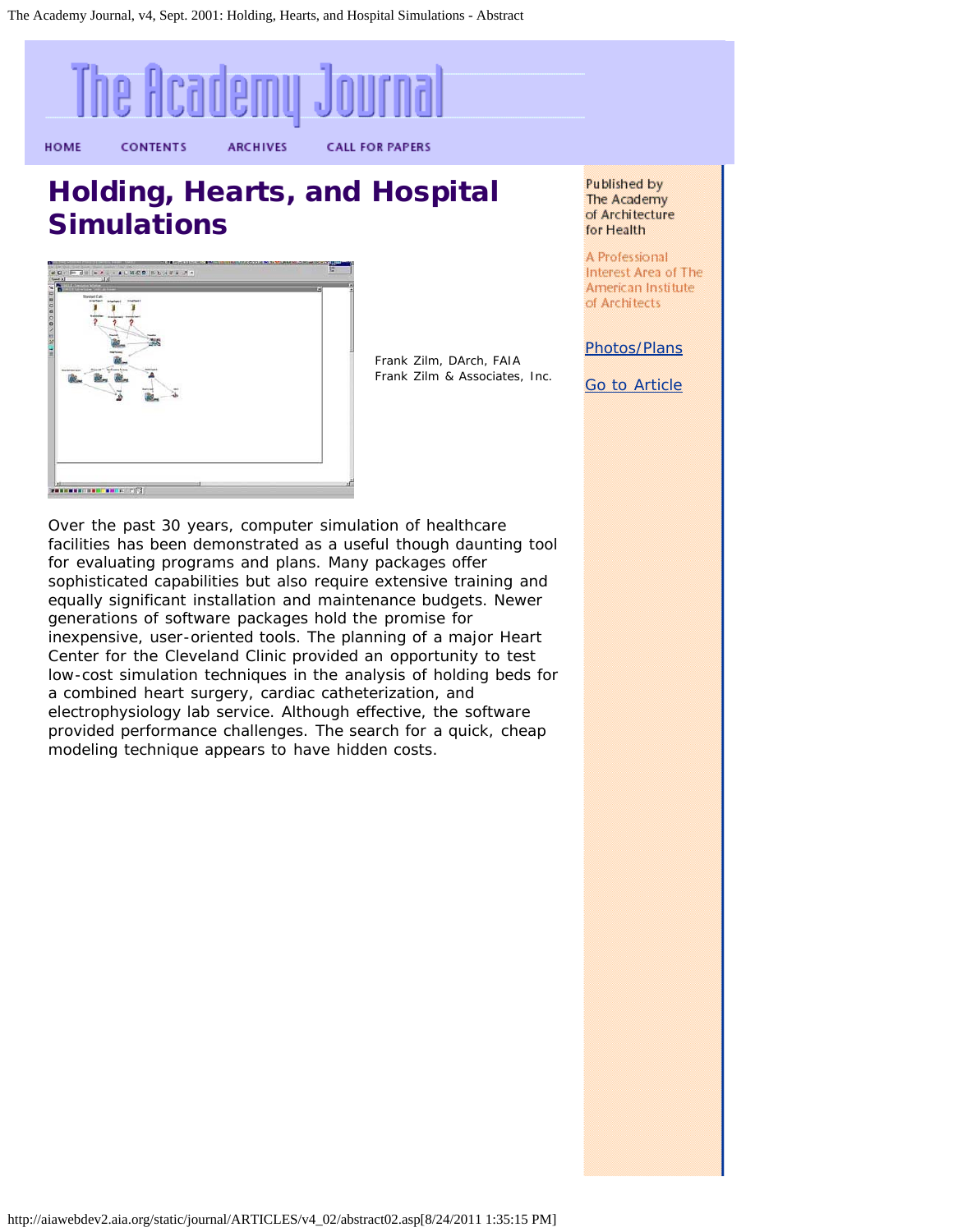# <span id="page-1-0"></span>The Academy Journal

**ARCHIVES** 

HOME

**CONTENTS** 

**CALL FOR PAPERS** 

### Holding, Hearts, and Hospital Simulations

Frank Zilm, DArch, FAIA Frank Zilm & Associates, Inc.

#### Introduction

Over the past 30 years, computer simulation of healthcare facilities has been demonstrated as a useful, though daunting, tool for evaluating programs and plans. Many packages offer sophisticated capabilities but also require extensive training and equally significant installation and maintenance budgets. Newer generations of software packages hold the promise for inexpensive, user-oriented tools. The planning of a major heart center for the Cleveland Clinic provided an opportunity to test lowcost simulation techniques in the analysis of holding beds for a combined heart surgery, cardiac catheterization, and electrophysiology (EP) lab service. Although effective, the software provided performance challenges. The search for a quick, cheap modeling technique appears to have hidden costs.

[Abstract](#page-0-0) [Next](#page-2-0)

Published by The Academy of Architecture for Health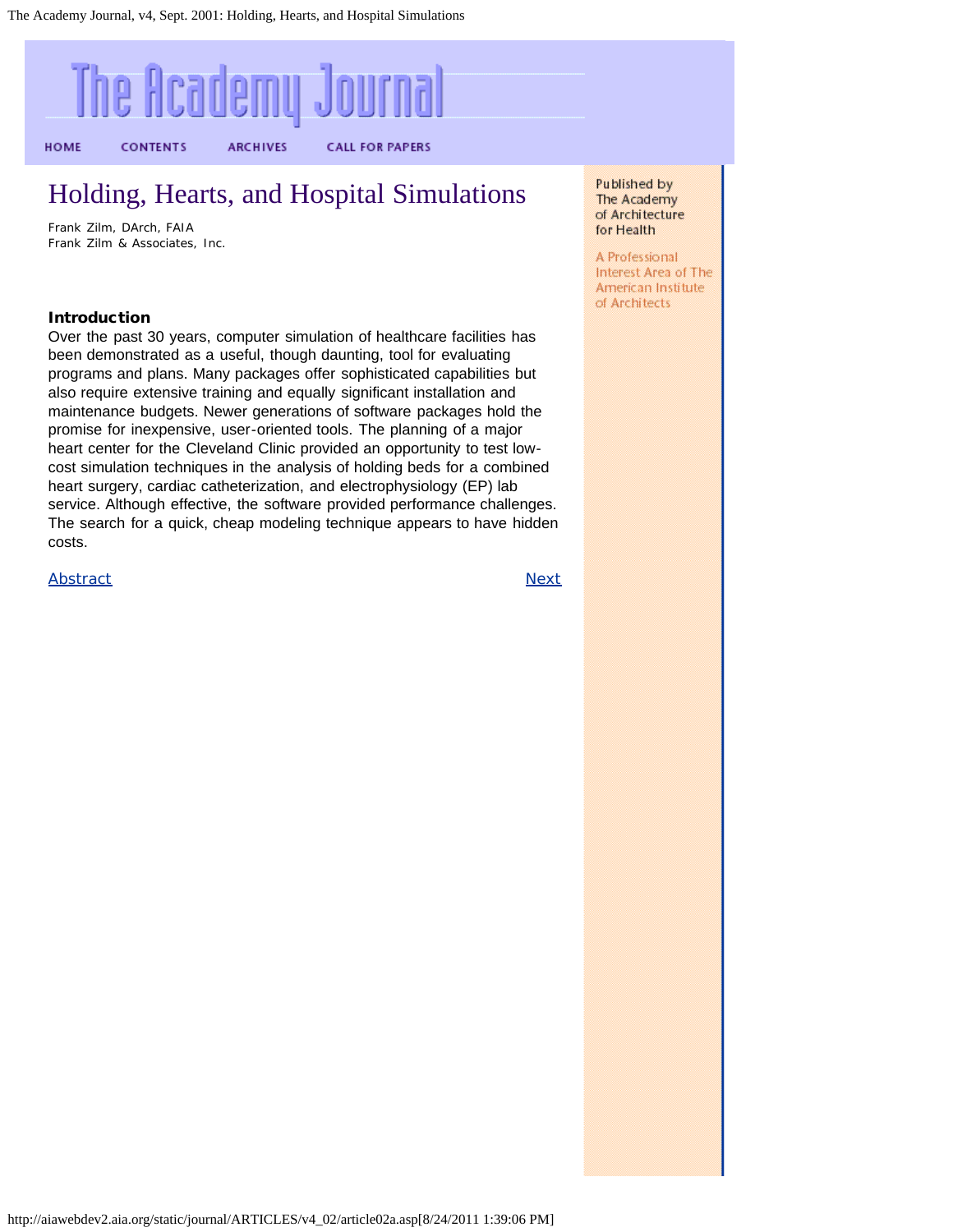<span id="page-2-0"></span>

Page 2 of 7

#### What is simulation?

Computer simulation modeling has evolved into a powerful tool for understanding operational issues in healthcare delivery and the relationship between operational performance and building design. As pressures to achieve efficiencies in operation continue, decisions will increasingly focus on understanding both dollar and life cycle costs associated with capital plans. Identification of the space necessary to meet the anticipated demand and to implement new organizational concepts to achieve staff efficiency presents questions that must be addressed in the planning.

A key characteristic of simulation modeling is the ability to incorporate the behavior of crucial system elements into a computer mock-up of the area under investigation. In an emergency room, for example, the arrival of patients into the ER, their diagnoses, use of diagnostic services, and length of stay in the facility vary significantly. To plan based on the average patient can lead to erroneous estimates of space requirements and staffing needs. Simulation models can take the statistical patterns for arrivals, length of stay, and other variables and incorporate them into the model of an existing or proposed service. This allows the decision makers to have detailed estimates of the performance of a service during peak periods of demand and other time periods. Room and staff utilization can be estimated along with information regarding waiting room capacity and queues that may develop for resources.

Because of the need to describe process flow, sample from statistical distributions, and monitor a system's performance, a specialized set of computer languages evolved in the 1960s and 1970s, including GPSS, SLAM, Simula, and Simon. Originally run in batch mode, these languages were the domain of the computer programmers, the geeks. The process was slow, and the output typically included reams of tabular printouts, requiring interpretation and explanation. Many users found simulations difficult to understand and either rejected the process or placed their trust in the programmer's recommendations.

Enter the PC. The revolution in interactive computer software and inexpensive hardware places simulation within the grasp of any architect, planner, and client. Batch applications have been replaced by interactive software, providing almost instantaneous responses to input. For the architects and client, one of the most significant improvements in simulation modeling is the development of graphic formats that allow the process and existing plans to be displayed.

#### [Previous](#page-1-0) [Next](#page-3-0)

**Holding, Hearts, and Hospital Simulations**

Published by The Academy of Architecture for Health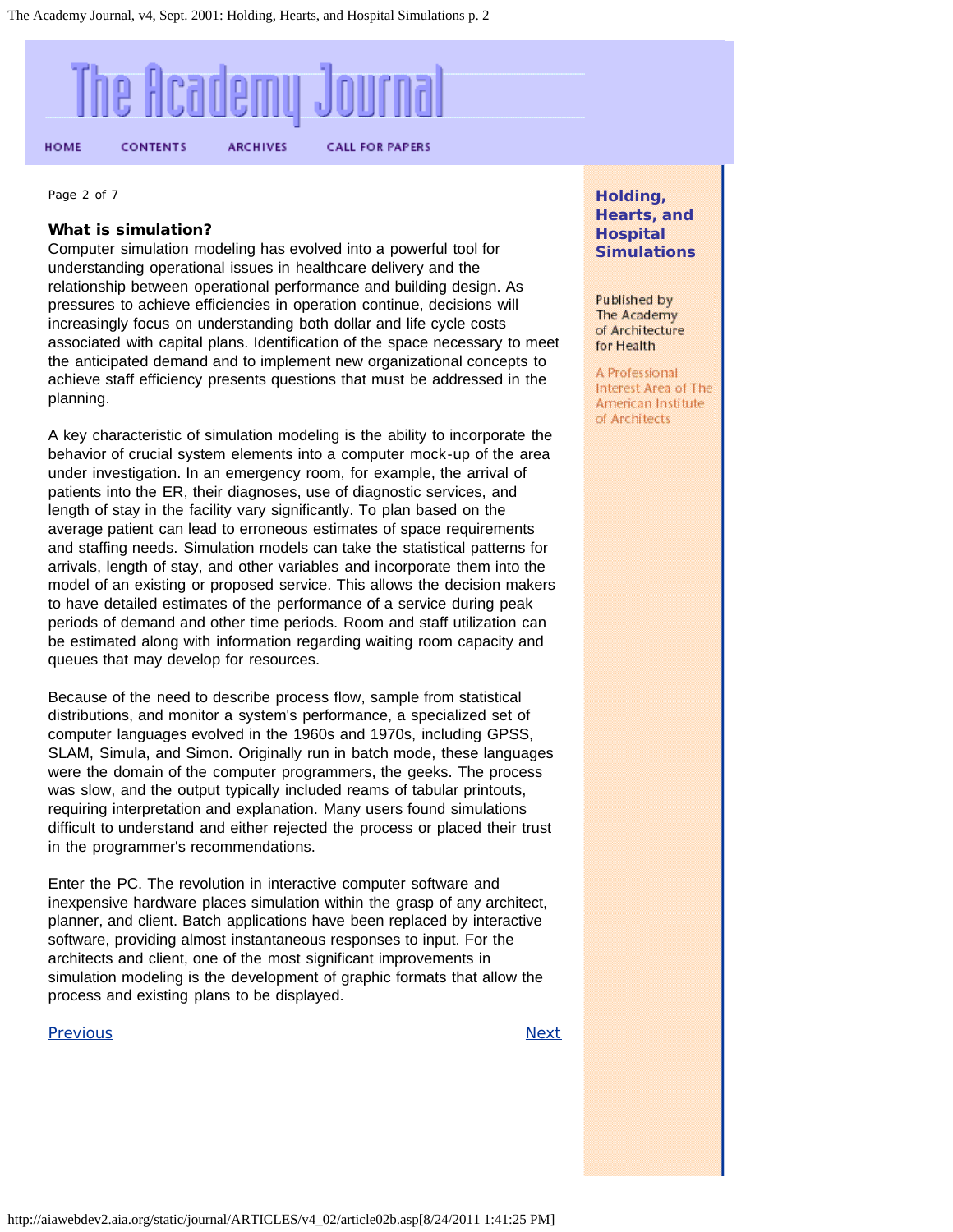<span id="page-3-0"></span>

Page 3 of 7

An example of a simulation package developed in the 1990s specifically for healthcare is MedModel by Procom Corporation. This package is very robust, allowing:

· Detailed descriptions of the flow of patients and other entities (instruments, x-ray images, etc.) through an area

· Decision criteria for the management of patients based on such characteristics as their disease type, the treatment spaces available for care, staffing patterns, and the physical flow through an area · Capacity analysis of a system, measured in the percentage utilization of space and/or equipment, waiting queues for resources, and total time to provide care

One characteristics of the new generation of simulation modeling is animation, the ability to graphically show the flow of patients, staff, and equipment in a proposed space and in simulated time on the computer screen. This provides two significant advantages:

1.) A quick way to validate the model's performance and debug the models

2.) The ability to capture the clients attention and interest

The sophistication of a simulation language comes at a cost, including initial purchase price, annual technical support charges, and upgrades. Learning the language required an equal commitment of staff time for training and frequent modeling to maintain proficiency. These costs can initially exceed \$20,000 with significant annual maintenance and upgrade charges.

Is there a middle ground? Perhaps. Along with these robust languages have emerged more generalized, cheaper, and easier to learn programs. A recent Internet check identified over 70 simulation programs and languages . One of these packages, Simul8, was used by the author in the planning of a major heart hospital for the Cleveland Clinic.

<u>[Previous](#page-2-0) [Next](#page-4-0)</u>

.

**Holding, Hearts, and Hospital Simulations**

Published by The Academy of Architecture for Health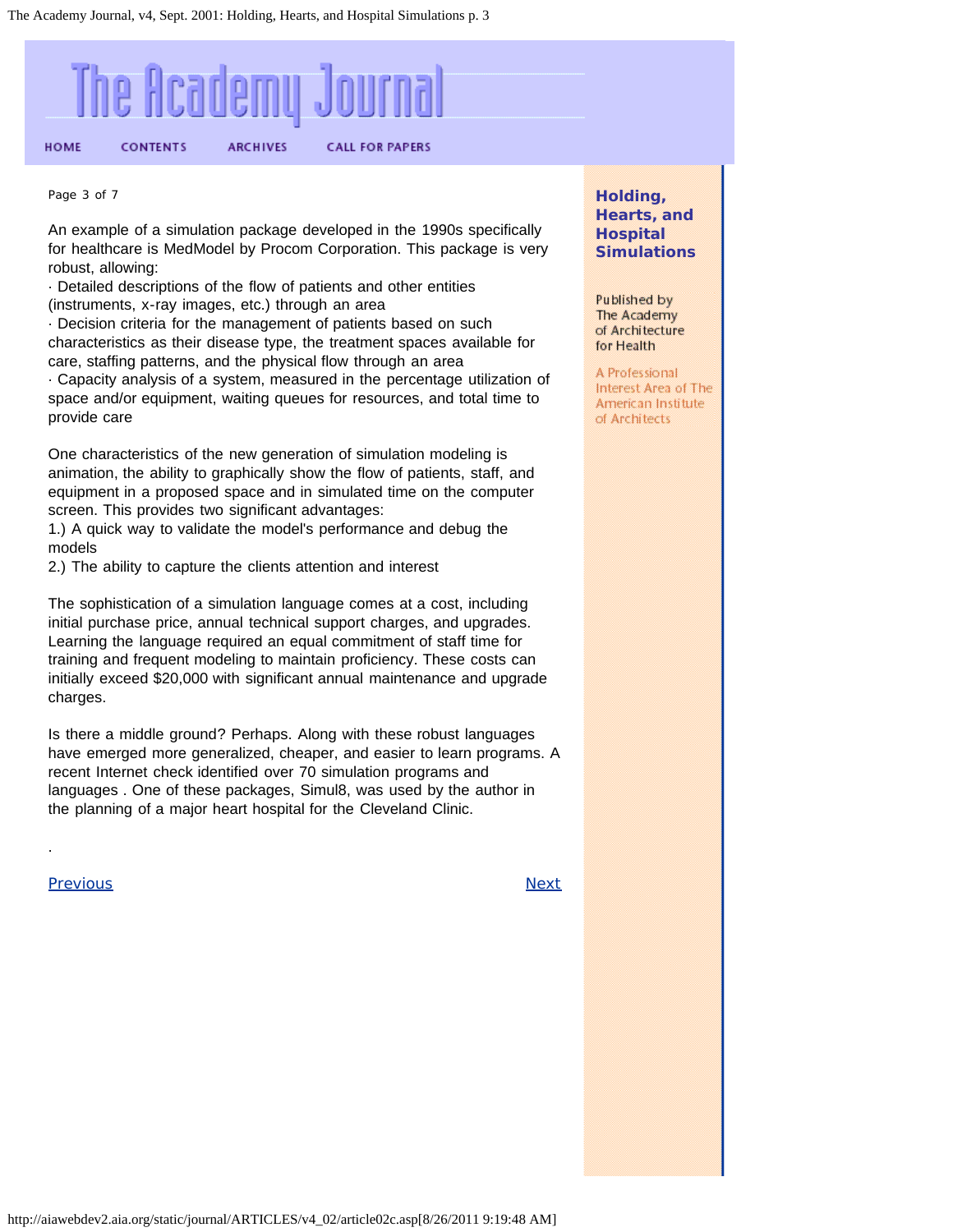<span id="page-4-0"></span>

Page 4 of 7

#### Case Study - the Cleveland Clinic Heart Institute

One of the premier heart programs in the world, the Cleveland Clinic provides a broad range of treatment, research, and education programs in cardiac care. Over 5,000 heart surgeries; 11,000 cardiac catheterizations, PTCA, and vascular cases; and 4,000 EP procedures are currently performed each year.

To be the world leader in cardiac care requires excellence in clinical techniques and treatments, operational efficiency, the ability to adapt to constraints, and strong wills. Decision making is frequently based on the ability to recognize patterns and move quickly. Planning for change introduces the possibilities of new, unfamiliar operational and facility patterns. The ability to evaluate alternative paths can introduce uncertainties that may be perceived as threats to current success. How to fairly assess all options is a frequent problem in programming and planning.

The desire to improve the patient and family experience, combined with the expansion of surgery, cardiac catheterization, and EP services, generated new options for pre-procedure and post-procedure patient management:

· Combining all pre-procedure holding and preparation in one area, transporting patients to the respective diagnostic/treatment service · Managing post-procedure outpatients and extended-care patients in this same area, swinging rooms between pre- and post-procedure functions · Accommodating the anticipated shift in patients to 23-hour postprocedure care in this same area, freeing inpatient beds

These changes presented options that were difficult for the planning committee to visualize. Uncertainty regarding the total beds required, the resulting space and the operational requirements raised anxieties about changing the existing decentralized services.

This provided a classic opportunity for the use of simulation modeling. Could a model be built quickly to reflect the future workloads, patient mix and bed demand? Conceptually the modeling problem is straightforward, leading to the decision to utilize Simul8, a relatively inexpensive modeling package. Some of the anticipated advantages of this programming language was its graphic (Windows) orientation, the ability to build hierarchical models utilizing submodels, and the ability to integrate data and output with other software such as Microsoft Excel and Visio.

#### [Previous](#page-3-0) [Next](#page-5-0)

**Holding, Hearts, and Hospital Simulations**

Published by The Academy of Architecture for Health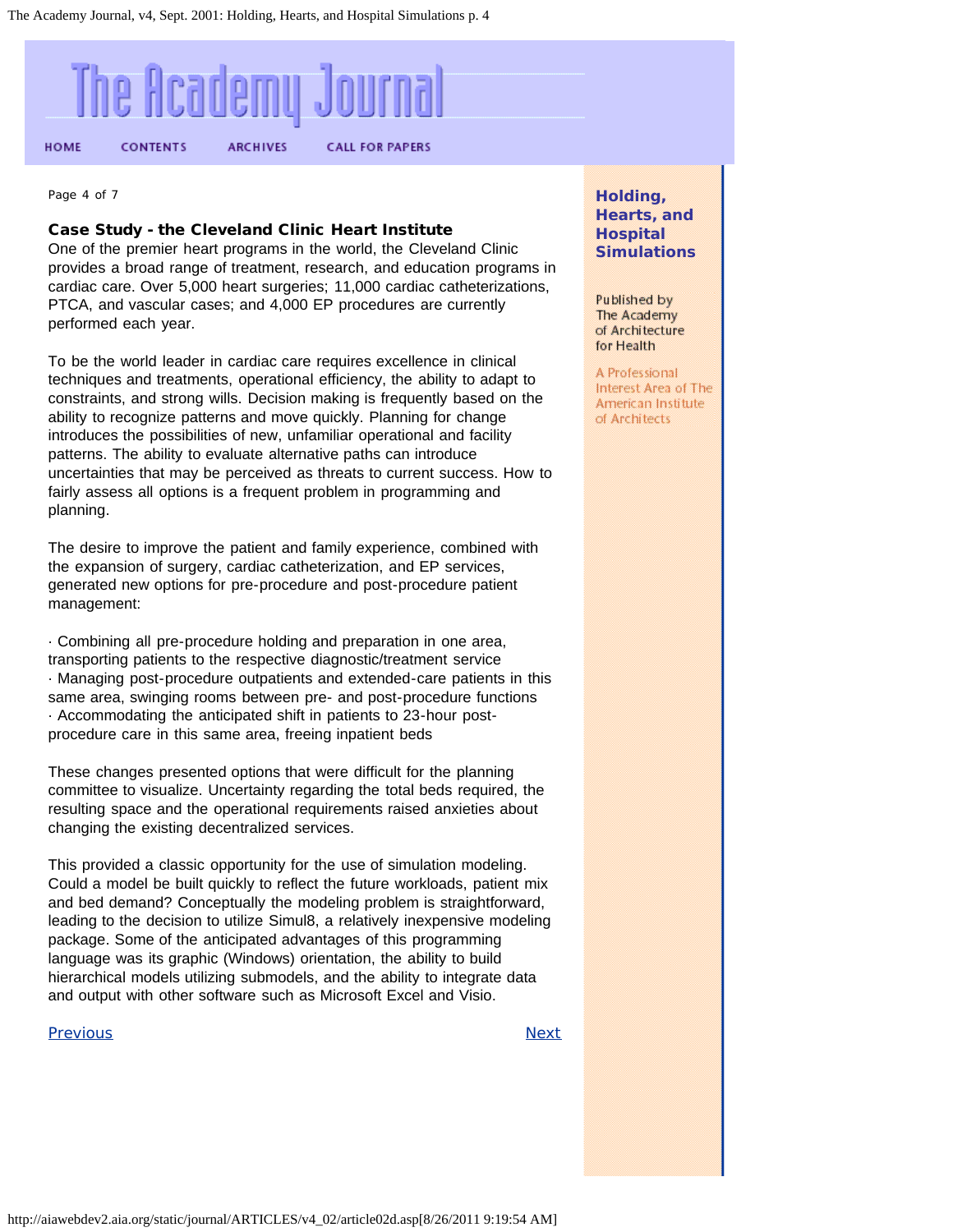<span id="page-5-0"></span>

#### Page 5 of 7

Figure 1 illustrates a basic screen in the Simul8 system, a typical Windows format with toolbar pull-down items, graphic menu items listed on the left and the main work area in the center window. Each component of the proposed holding system is identified as an icon-cath lab rooms, angiographic rooms, biopsy rooms, etc. In addition to the care areas, two addition icons are show-a shift scheduler that opens and closes the door to the service, and a counter for total holding beds in use (Total Holding Beds).

One of the major characteristics of Simul8 is the ability to group related activities within a sub-window. In the Cleveland Clinic simulation, each icon was a symbol for a subgroup. By clicking on the icon with a mouse, the associated sub-activities appear, as in figure 2.

Each icon in this submodel represents an event or activity in the flow of patients through the cath lab. Since there are currently three standard cath Labs at the clinic, an entry door for patient arrival was set up for each room. This is not the most elegant and efficient way to model patient



arrivals, but it was easiest for the users to understand. The possible flow of patients through the service is illustrated by the arrows, culminating in either the patient admission to an inpatient unit or discharge from one of three post-procedure holding modes (extended observation, 23-hour observation, or post-procedure recovery). A clear benefit of this simple, graphic orientation is that it helps the users understand and define the alternative paths and the associated probabilities of occurrence.

By clicking on an individual icon (referred to as a "Work Station" in Simul8) in this sub-model, the detail events, resource requirements and routing to the next event are defined. Figure x show a typical "Properties" box for the Preparation Holding areas. In this case, a 40- to 70-



#### [Figure 2](http://aiawebdev2.aia.org/static/journal/ARTICLES/v4_02/images/2a.asp)

minute prep length of stay is defined, allowing the model to select individual patient lengths of stay randomly from a uniform distribution with these boundaries. The "Routing Out" selection allows the user to define where the patient will go next. For example, at the initial recovery location, patients can be routed to four different possible locations-extended recovery (4-8 hours), 23-hour observation, post-procedure recovery or inpatient admission. This basic model logic was used to build and adapt the patient flow for all room types. CV surgery has all patients transferred to an inpatient unit after surgery.

**Holding, Hearts, and Hospital Simulations**

Published by The Academy of Architecture for Health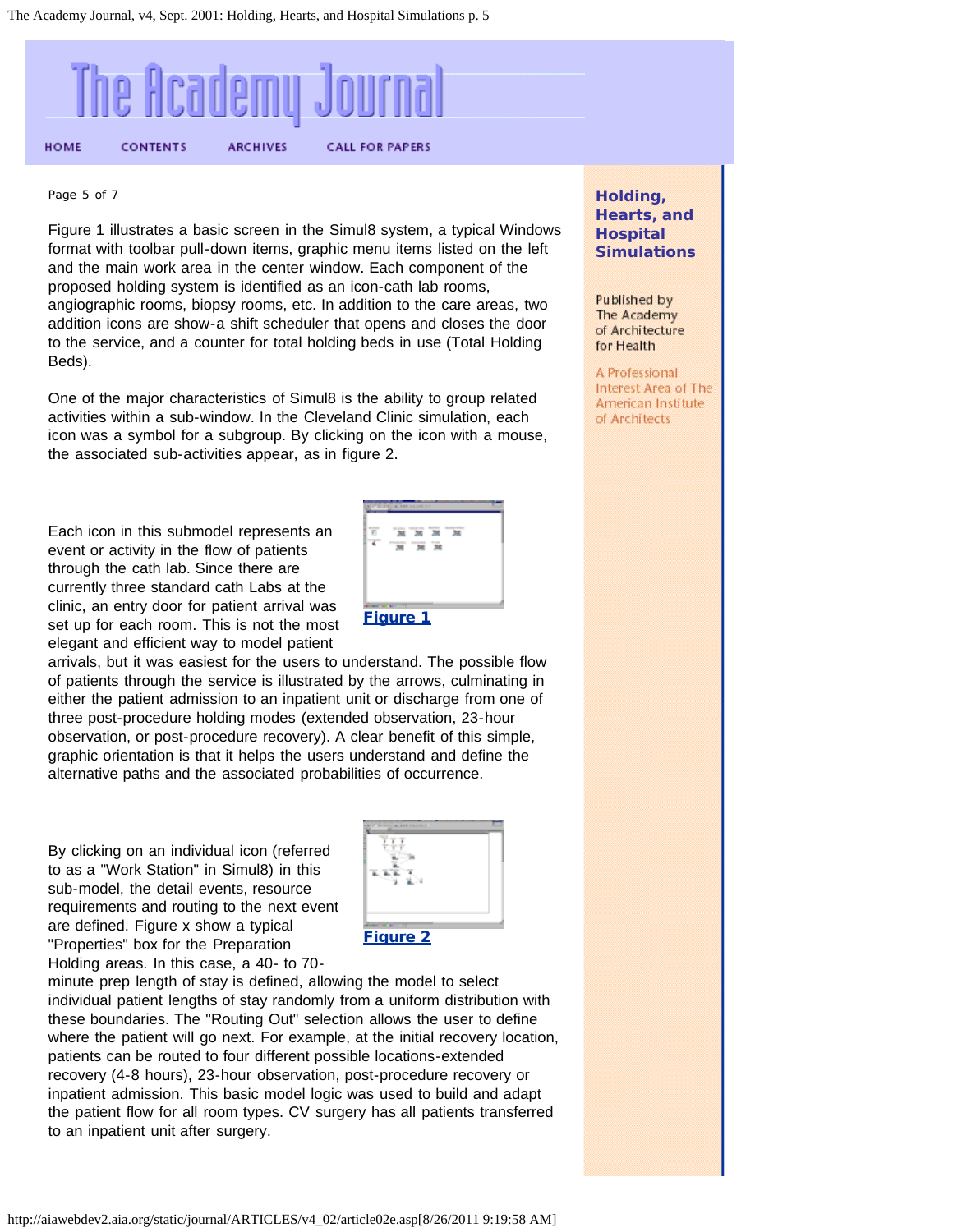When patients are at a location that uses a holding bed they capture a resource titled "Total Beds." This is key to the model simulation; the simulation tracks the use of these beds throughout the simulation.

After the basic model logic was defined, the planning team established the existing and anticipated operational parameters. ( See figure 5).

[Previous](#page-4-0) [Next](#page-7-0)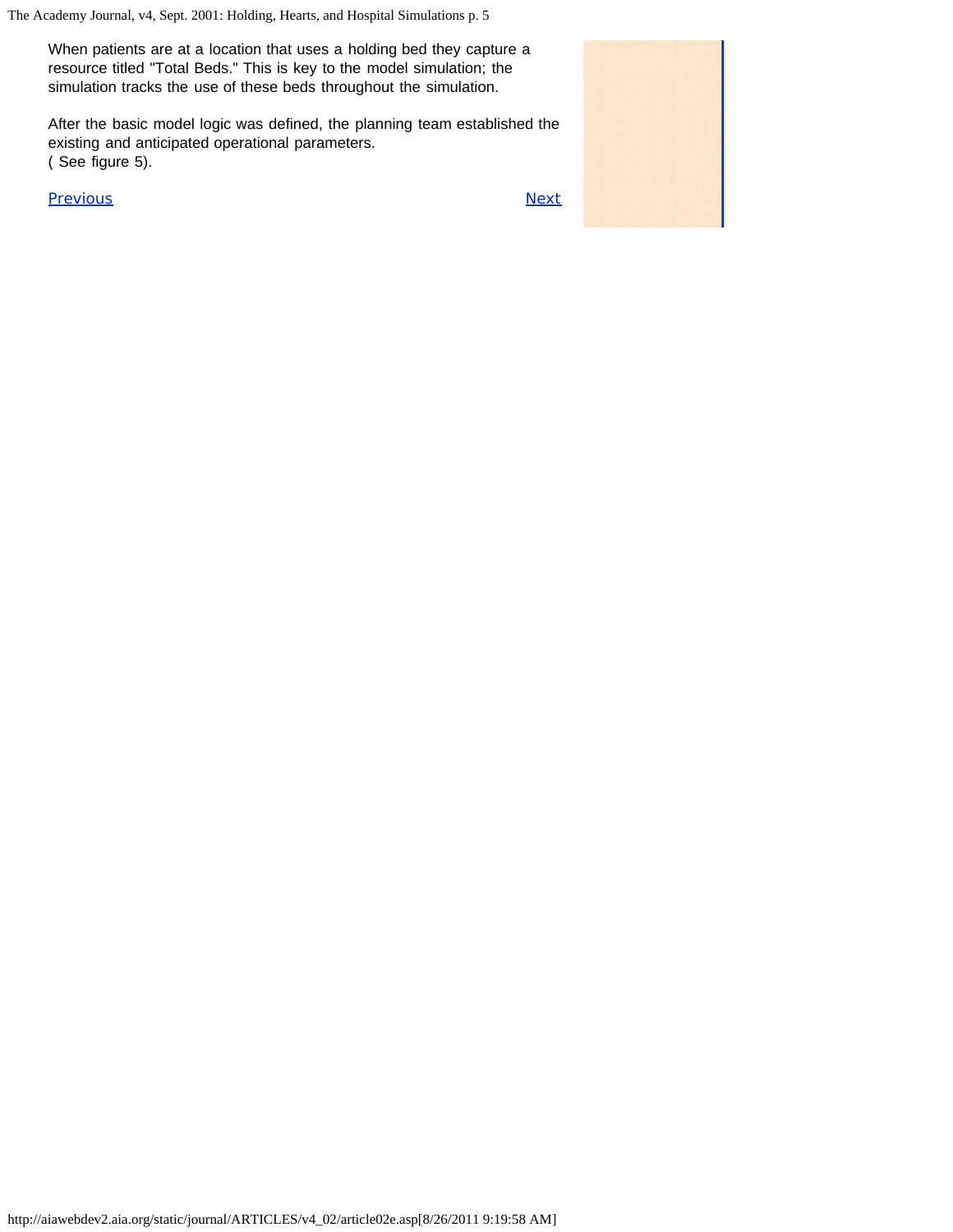<span id="page-7-0"></span>

Page 6 of 7



An essential component of any simulation modeling is the validation of performance, primarily based on output measures

including total patients seen and length of stay in each area. There is typically an "ah-ha" phase at this point were the users realize that some key elements of the patient process were either misunderstood or incorrectly described.

Once model validation was achieved, alternative simulations were run altering specific variables:



- · Inclusion/exclusion of the cardiovascular surgery service
- · Inclusion/exclusion of 23-observation

· Sensitivity testing of the length of stay assumption for post-procedure care

While the simulation is running, the utilization of the bed resource can be viewed. Figure 6 shows a simulation in progress with a window showing the beds in use over the time of the simulation. This result was then exported to an Excel spreadsheet for analysis.



For each option simulated, a graph was prepared showing the cumulative probability of demand for beds. A goal of accommodating 95 percent of the total demand was established as the target for sizing the unit. Several issues became clear through the simulation:

[Figure 3](http://aiawebdev2.aia.org/static/journal/ARTICLES/v4_02/images/3a.asp)

The ability to accommodate 23-hour patients would produce too big of a unit to effectively manage

·

· The impact of the CV surgery program on the service was not significant · Holding patients in a separate area outside of the procedure room has minimal impact on the bed needs

Use of the model resulted in the programming of a unit that consolidated the prep and post-procedure recovery for all services in one area and was slightly smaller than initially anticipated.



**[Figure 6](http://aiawebdev2.aia.org/static/journal/ARTICLES/v4_02/images/5a.asp)** 

#### [Previous](#page-5-0) [Next](#page-8-0)

**Holding, Hearts, and Hospital Simulations**

Published by The Academy of Architecture for Health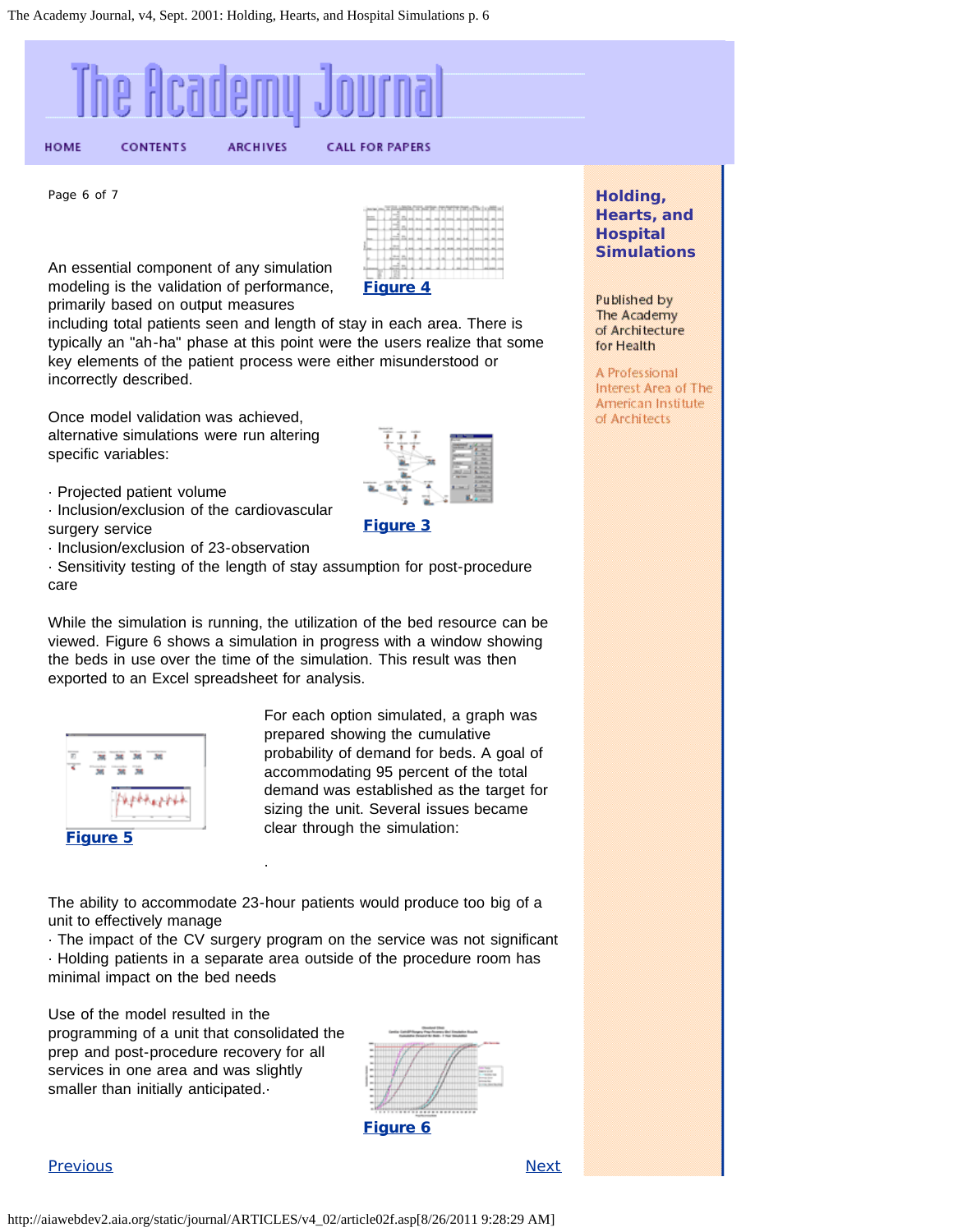<span id="page-8-0"></span>

Page 7 of 7

#### The Model Building Experience

During the development of these models, unusual performance of the simulation was experienced-unexpected crashes, non-intuitive results. You get what you pay for. It became clear that technical support was not immediate and that some of the features, such as hierarchical model structure, had problems. The stress level associated with debugging in a new modeling language that was acting unstable is an experience that is neither rewarding nor one that should be repeated. Although technical support was committed to correcting system problems, help frequently was not immediate.

Overall the experience was very positive in focusing the user groups thinking and clarifying future process patterns. The results helped resolve the issues of beds needed and the impact of consolidation.

The ability of Simul8 to accommodate a more complex system is unclear. Output results were difficult to interpret or appeared, in some cases, to be inappropriate for the task. Overall, the potential of low cost simulation packages looks promising. Simul8 and Extend appear to be two similar and promising contenders. The major constraint to use of these tools will be the availability of detailed data to drive the model and the learning curve to understanding the modeling methods and techniques. Stay tuned.

Appendix

Web sites for selected simulation packages: Sumul8 <http://www.simul8.com/> Extend <http://www.imaginethatinc.com/> GPSS/H [http://www.meridian-marketing.com/GPSS\\_H/index.html](http://www.meridian-marketing.com/GPSS_H/index.html) Stella/iThink <http://www.hps-inc.com/> SimProcess <http://www.caciasl.com/simprocess.cfm> MedModel <http://www.promodel.com/products/medmodel/>

[Previous](#page-7-0) **Previous** [Photos/Plans](#page-9-0)

**Holding, Hearts, and Hospital Simulations**

Published by The Academy of Architecture for Health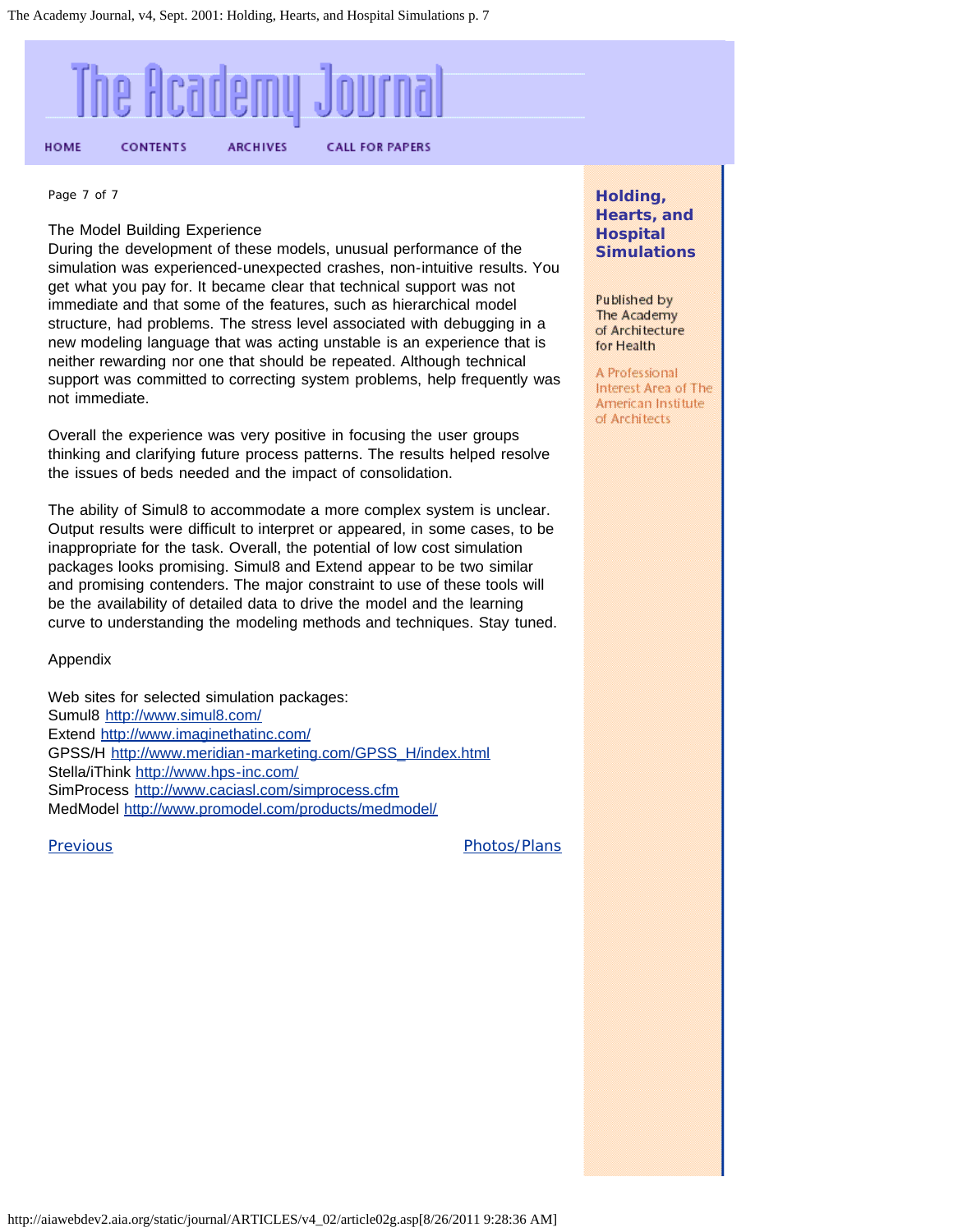<span id="page-9-0"></span>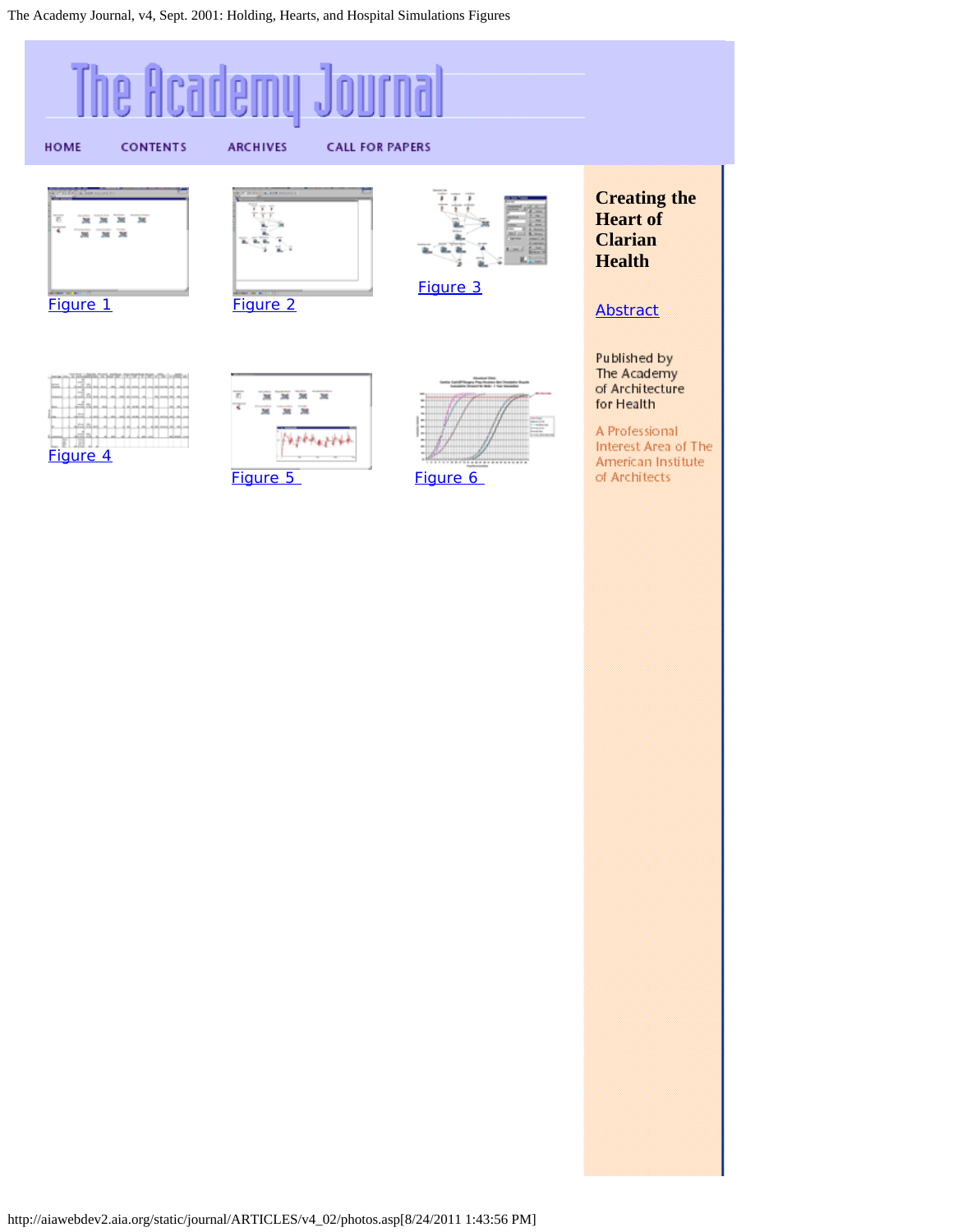<span id="page-10-0"></span>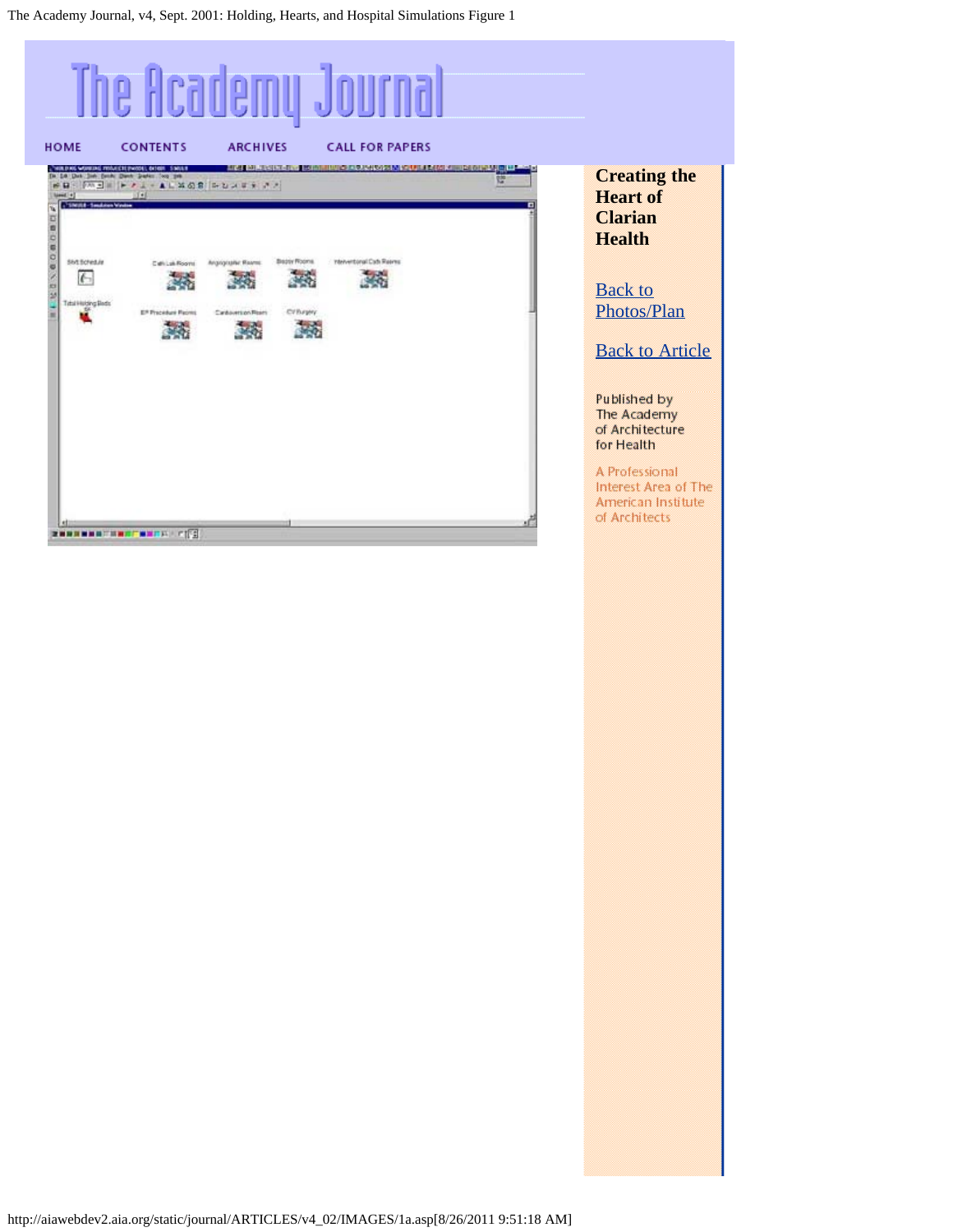<span id="page-11-0"></span>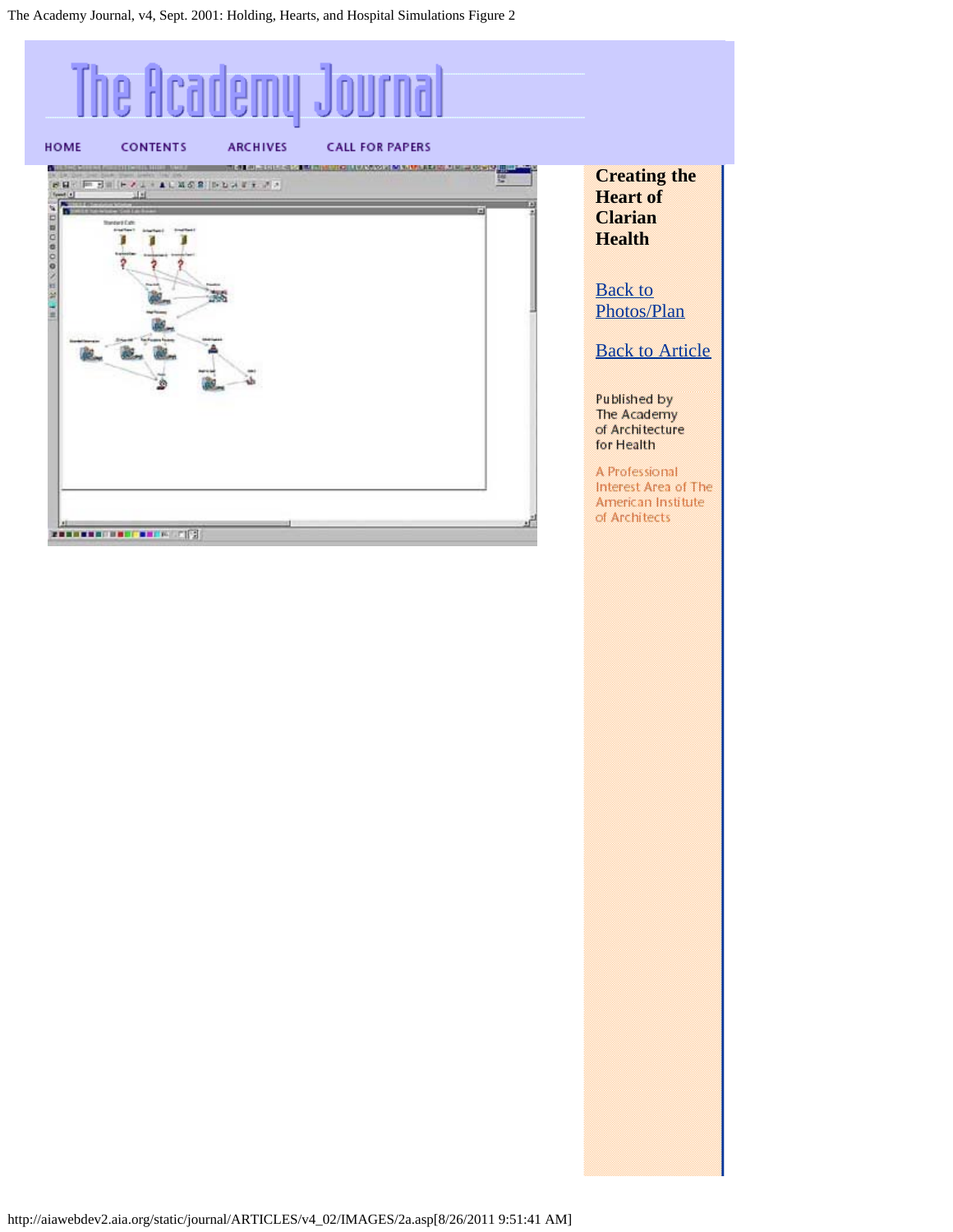#### <span id="page-12-0"></span>The Academy Jo HOME **CONTENTS ARCHIVES CALL FOR PAPERS** Standard Calh Arrival Room 3 Antiquity T **Work Center Pro** T Prep Hold Timing (nanutes)  $\sqrt{8}$  $\overline{2}$ ? ş Lower Bound × Cancel  $\sqrt{40}$  $\overline{?}$ Help Uppe  $\sqrt{70}$  $\hbox{D}$ **Heno**  $\mathcal{A}$  $\overline{12}$  Reads Dimibution Uniform Ξ  $\bar{x}$  Resources New Dry S Efterney F. High Volume Routing In Out **ED LabelActions**  $A$  Pioly a. Erase 遀 DReplicate = 100 N, Graphics وف ø

**Creating the Heart of Clarian Health**

**[Back to](#page-9-0)** [Photos/Plan](#page-9-0)

**[Back to Article](#page-7-0)** 

Published by

The Academy

of Architecture for Health A Professional Interest Area of The American Institute of Architects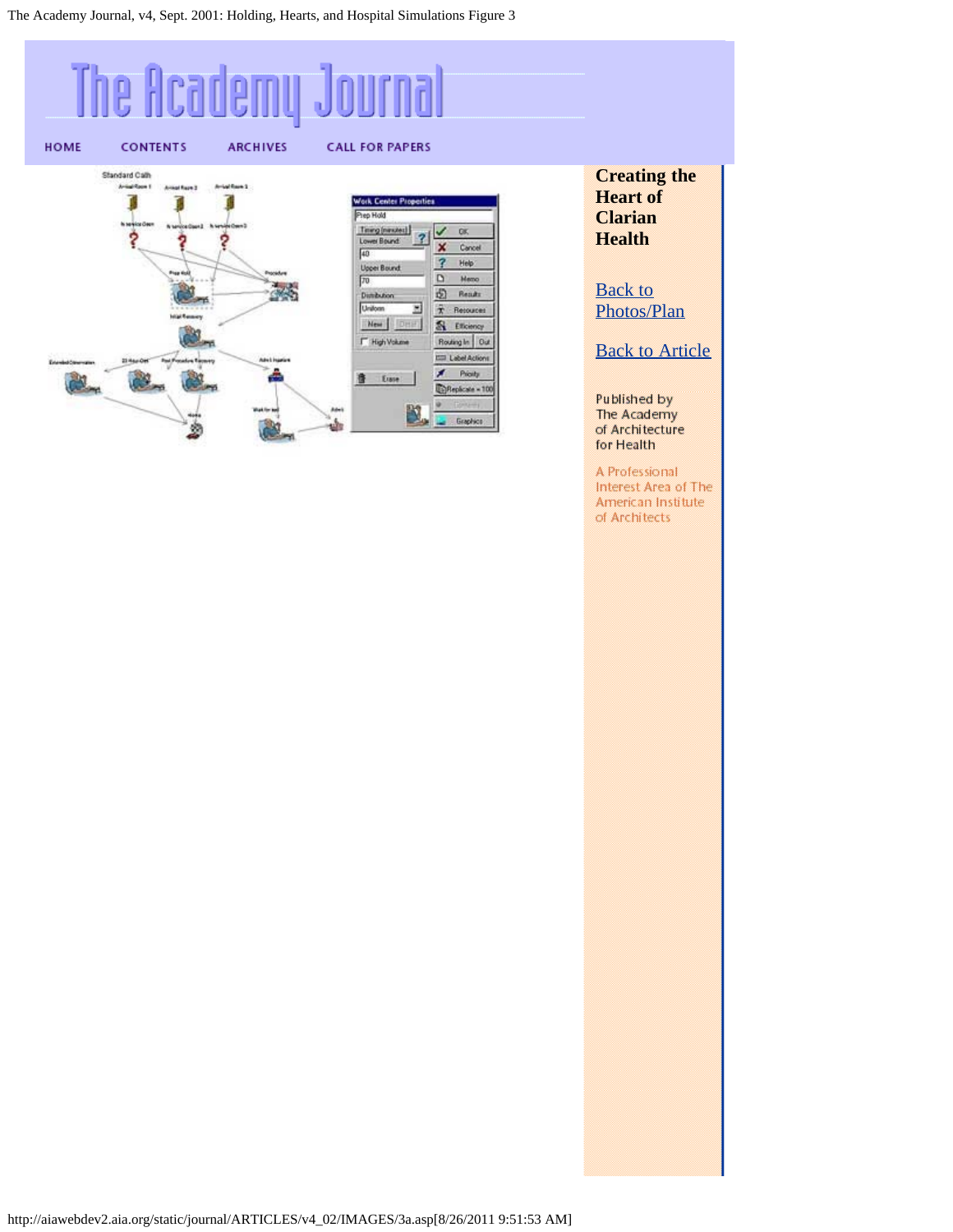## <span id="page-13-0"></span>The Academy Journal

|          | <b>HOME</b>            | <b>CONTENTS</b>              |                     |                                                    |                     |        | <b>ARCHIVES</b>  |         |                              |      | <b>CALL FOR PAPERS</b>   |           |             |     |                   |      |                          |             |
|----------|------------------------|------------------------------|---------------------|----------------------------------------------------|---------------------|--------|------------------|---------|------------------------------|------|--------------------------|-----------|-------------|-----|-------------------|------|--------------------------|-------------|
|          | Room Type # Rong       |                              | Cases/ Avea/<br>day | Patrician Inggrised Curaal                         | <b>Patient Prep</b> |        | Procedure<br>tos | Parcent | <b>Jedal Recover</b><br>1.05 |      | Dave Caused Oder Recorre |           |             | ÷   | <b>Hour</b><br>τœ | ᠼ    | Insation<br>N. Datay LCG |             |
|          | Standard<br>Diagnostic |                              |                     | 60<br>minutes<br>241<br>roomine                    | 20%<br>0105         | 43-70  | 78 pia           | 100%    | 10-30                        | 8%l  | <b>6-10 lin</b>          |           | 32% 1-3 hrs |     | 20% 16-23 HRs.    | AD/S | son.                     | $1.4$ kes   |
|          | Interventional         |                              |                     | œ<br>minubis<br>$+1$<br>34 rocesines               | 20%<br><b>OLOS</b>  | 40.708 | 130 min          | 100%    | 20.68                        | 10%! | 6.10 Hz                  | <b>ON</b> |             | 70% | 16-23 Hrs         | 20%  | spall                    | 1.4 km      |
|          | Diegory.               |                              |                     | 30<br>minutes<br><b>Siper room</b>                 | 60%<br>01055        | 43-70  | 20.40            |         |                              |      | 5% 240.360               | ossil     | 20-40       |     |                   | 10%  |                          | 50% 1-4 km  |
| Coth Lab | Angie                  |                              |                     | 120 min<br>10 per room                             | <b>DI</b>           | 45.70  | 144              | 100%    | 20.48                        |      | <b>B% 240.360</b>        |           | 32% 1-3 hrs | 40% | 16-23 Hzs         | 20%  |                          | 50% 1-4 km  |
|          | EP                     |                              |                     | $120$ ania.<br>26 per room                         | 20%<br>0105         | \$3.70 | 167              |         |                              | trs. |                          | 20%       | 425         |     | 60% 16-23 Hz 10%  |      |                          | 60% 1-4 hrs |
| Ξ        | Cardioversion          |                              |                     | 30<br><b>Philhodiani</b><br>12 get room            | 50%<br>0105         | 63     | 60 <sup></sup>   | 100%    | 120                          |      |                          |           | 50% 1-2 km  |     |                   |      | 50% 50,00% 1.4 km        |             |
|          | Surgery                | 10-12<br>with.<br>E4%<br>TCI |                     | B-10 at<br>start of<br>day+5<br><b>Burg Tigher</b> | O%                  | 30     |                  |         |                              |      |                          |           |             |     |                   |      |                          |             |

**Creating the Heart of Clarian Health**

**[Back to](#page-9-0)** [Photos/Plan](#page-9-0)

**[Back to Article](#page-7-0)** 

Published by The Academy of Architecture for Health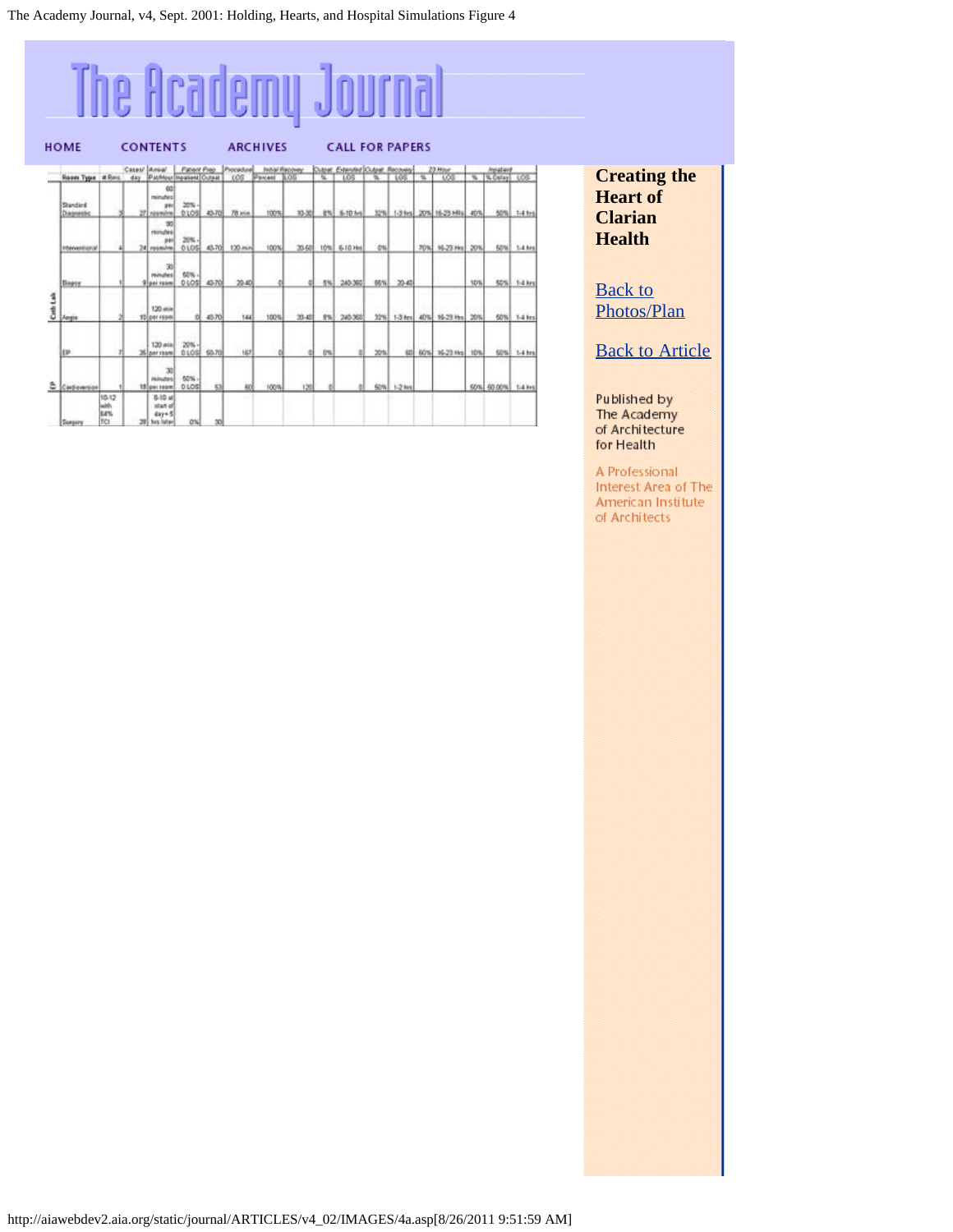<span id="page-14-0"></span>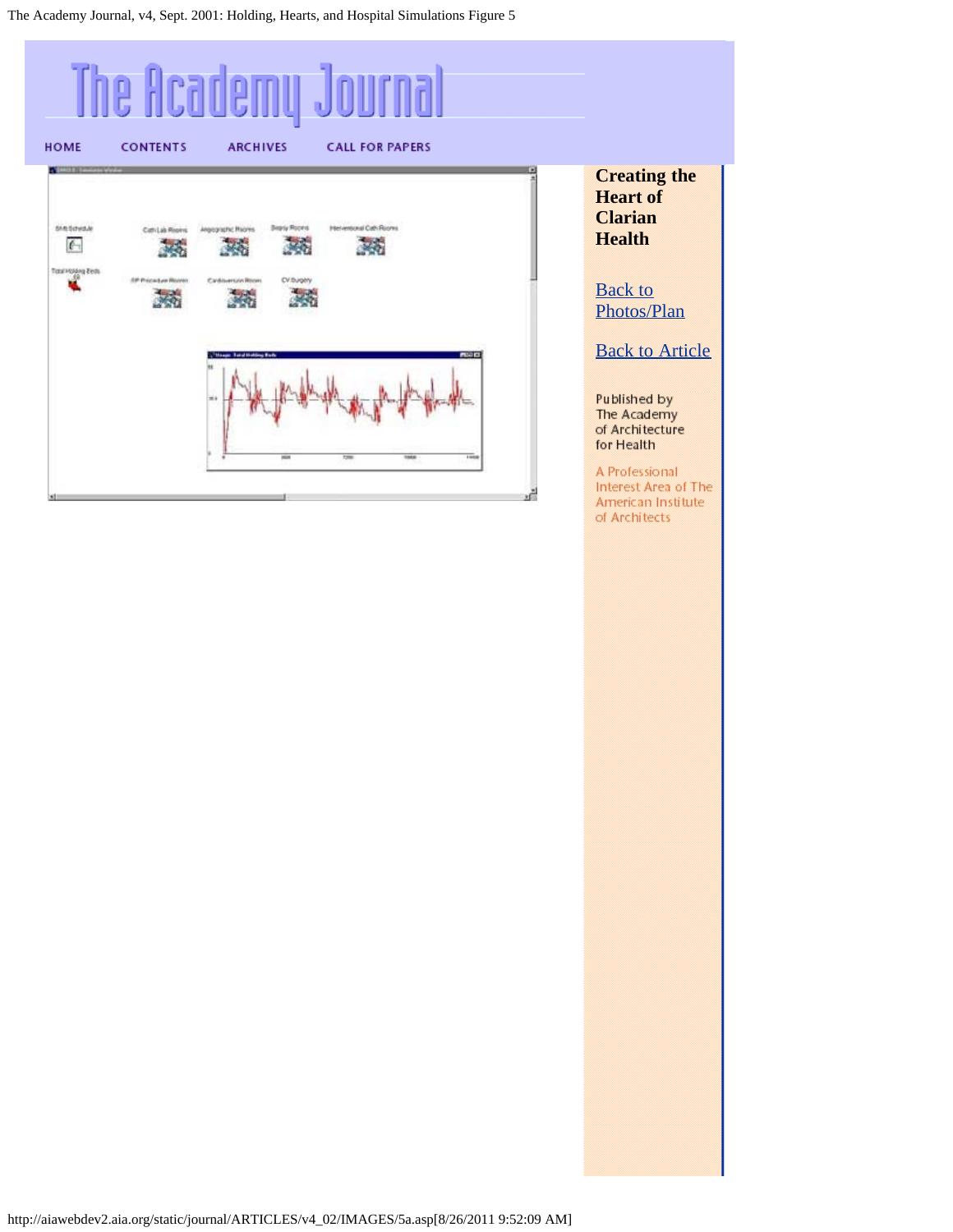<span id="page-15-0"></span>